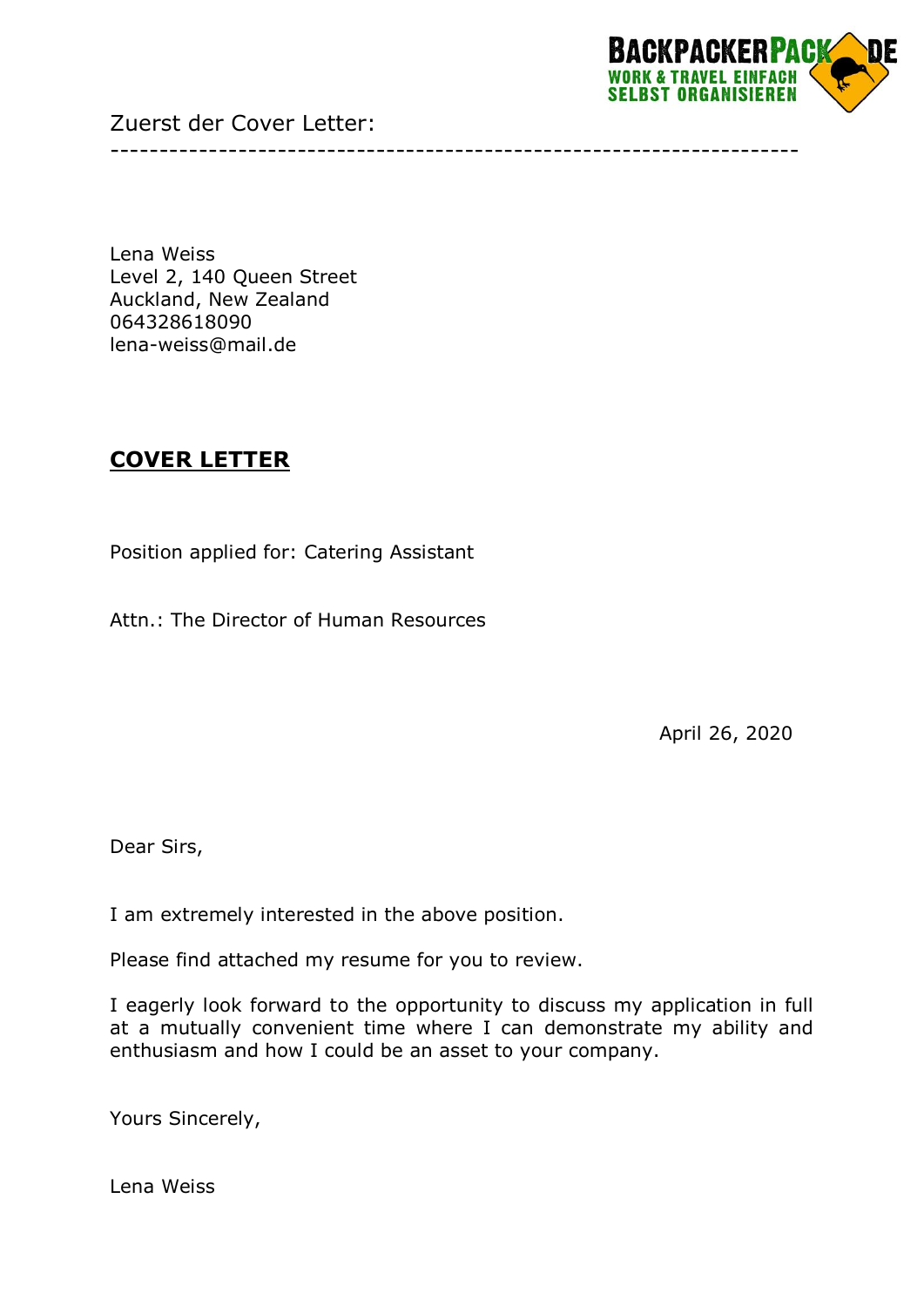

Und hier ein Beispiel für ein Resume:

# **Lena Weiss**

----------------------------------------------------------------------

### (BILD)

#### Level 2, 140 Queen Street Auckland, New Zealand Mobile Nr. 064328618090 Email address: lena-weiss@mail.de

#### **CAREER OBJECTIVE**

I am currently seeking casual, part time or full time employment within a progressive organisation where I can put my skills and experience to profitable use while developing both professionally and personally.

My objective is to secure a challenging position within the Hospitality or Event industries.

I am able to start working immediately and I am available Monday to Sunday day and night.

I am on a working holiday visa that is due to expire in April 2021.

#### **SKILL SUMMARY**

- Honest and reliable
- Excellent presentation
- Hard working, fast learning
- Attention to detail
- Able to work autonomously or in a team environment
- Friendly but professional
- Flexible and adaptable
- Ability to multitask

#### **EMPLOYMENT HISTORY**

#### **SFH, Munich, Germany**

September 2018 - September 2019

- Marketing Assistant
- Newsletters, slogans, catalogues
- Organising and coordinating events and seminars

#### **Café Le Cerisier, Saint-Tropez, France**

August 2018

Waitress